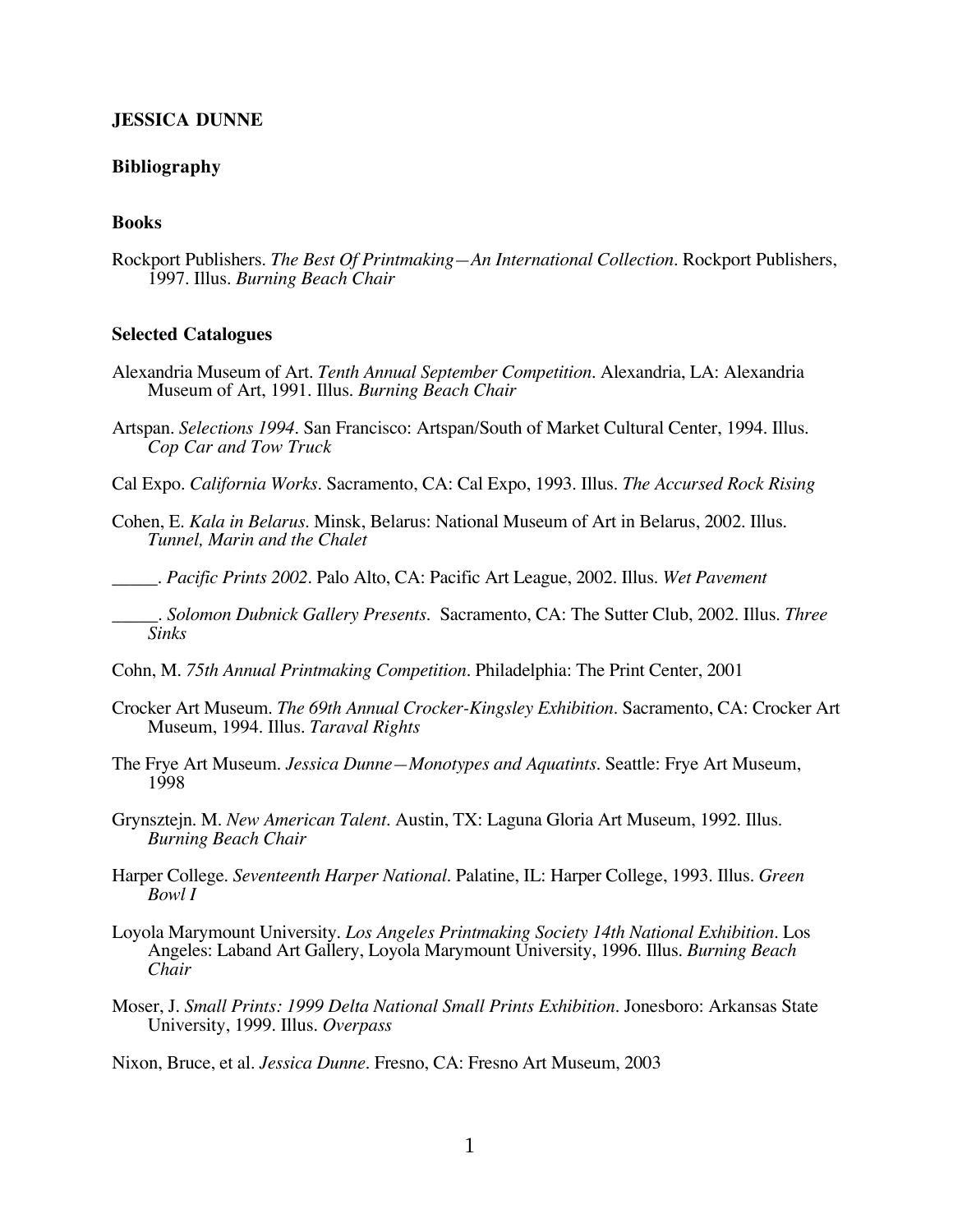- Pacific Art League*. Pacific Prints 1992*. Palo Alto, CA: Pacific Art League, 1992. Illus. *Green Bowl I*
	- \_\_\_\_\_*. Pacific Prints 1994*. Palo Alto, CA: Pacific Art League, 1994. Illus. *Cop Car and Tow Truck*
	- \_\_\_\_\_*. Pacific Prints 2000*. Palo Alto, CA: Pacific Art League, 2000. Illus. *Wet Pavement*
- University of Hawaii at Hilo. *1999 Pacific Rim International Print Exhibition.* Hilo: University of Hawaii, 1999. Illus. *Home I*

# **Selected Brochures**

- Palo Alto Cultural Center. *The Contemporary Tea Bowl.* Palo Alto, CA: Palo Alto Cultural Center, 1994. Illus. *Moon Tiger VI*
- Triton Museum of Art. *California Landscapes—An Urban/Rural Dialogue.* Santa Clara, CA: Triton Museum of Art, 1998. Illus. *Sloat at Sunset*

### **Selected Articles**

- Abbe, M. "Night Light: Jessica Dunne uses an exacting monoprint process to capture nocturnal images of urban California." *Minneapolis Star Tribune*, Art section, Nov. 21, 2003
- Blackwell, Mr. "Blackwell's People." *Beverly Hills Courier,* June 15, 1984

Chiapella, J. "Rant and Rave." *Santa Cruz Sentinel,* Apr. 22, 1994

Clifton, Leigh Ann. "News." *Artweek*, vol. 22, no. 43, Dec. 19, 1991

Crohn, J. "Out in the Open." *San Francisco Bay Guardian,* Nov. 6, 1991

- Fischer, Jack. Two California Artists Create New Interests in Old Styles." *San Jose Mercury News*, March 4, 2003
- Forsberg, H. "Exhibit Features Two Cities, Time Periods." *Salt Lake Tribune,* Arts section, Mar. 31,1997
- Ganahl, Jane. "Yerba Buena Hangs Loose." *San Francisco Examiner*, Style section, May 13, 2000
- Geer, Suvan. "Denice Bartels and Jessica Dunne*." Artscene—The Monthly Digest to Art in Southern California,* Jan. 1998

\_\_\_\_\_. "The Mobile Desert." *Artweek,* Mar. 1998 (cover illustration)

Goda, T. "Jessica Dunne—Pursuing the Light and its Shade." *Nalu*, no.18, 1999 (text in Japanese)

Hamlin, Jesse. "*SwitchStance* Exhibit is Making Waves in Art World." *San Francico Chronicle,* Datebook section, Aug. 18, 1997

\_\_\_\_\_. "Surfing Safari—Yerba Buena Plunges into Real History and Culture of Wave Riders." *San Francisco Chronicle,* Datebook section, May 13, 2000